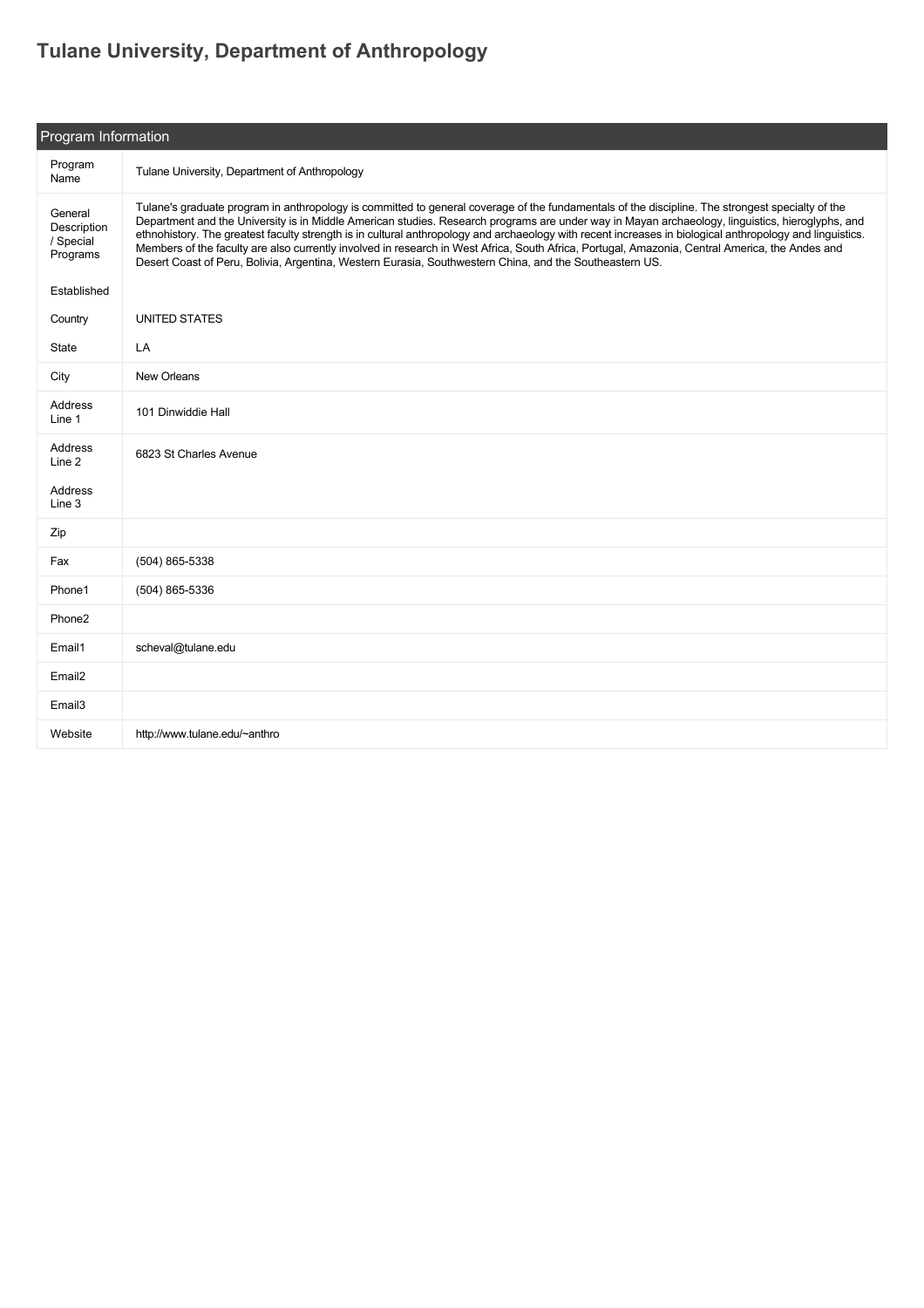| <b>Program Details</b>        |                                                                                                                                                                                                                                                                                                                |
|-------------------------------|----------------------------------------------------------------------------------------------------------------------------------------------------------------------------------------------------------------------------------------------------------------------------------------------------------------|
| Degrees Offered               | Anthropology PhD, MA, BA/BS                                                                                                                                                                                                                                                                                    |
| <b>Tuition Information</b>    |                                                                                                                                                                                                                                                                                                                |
| <b>Highest Degree Offered</b> | PhD                                                                                                                                                                                                                                                                                                            |
| Certificate Info              |                                                                                                                                                                                                                                                                                                                |
| Other Degree Requirements     |                                                                                                                                                                                                                                                                                                                |
| AA/ AS Requirements           |                                                                                                                                                                                                                                                                                                                |
| <b>BA/BS Field Areas</b>      | • Anthropology<br>• Archaeology<br>• Biological Anthropology<br>• Cultural Anthropology<br>• Linguistic Anthropology                                                                                                                                                                                           |
| <b>BA/ BS Requirements</b>    | 30 hours in anthropology, with at least 3 hours above the 100-level in each of the<br>four subdisciplines                                                                                                                                                                                                      |
| <b>MA/MS Field Areas</b>      | • Anthropology<br>• Archaeology<br>• Biological Anthropology<br>• Cultural Anthropology<br>• Linguistic Anthropology                                                                                                                                                                                           |
| MA/ MS Requirements           | MA 18 hours course work plus thesis or 24 course hours, 1 language, statistics,<br>course distribution requirement                                                                                                                                                                                             |
| <b>MA/MS Specializations</b>  |                                                                                                                                                                                                                                                                                                                |
| PhD Field Areas               | • Anthropology<br>• Archaeology<br>• Biological Anthropology<br>• Cultural Anthropology<br>• Linguistic Anthropology                                                                                                                                                                                           |
| <b>Phd Requirements</b>       | 48-60 hours course work, 1 language, statistics, 1-hour oral exam on area<br>(except in biological anthropology), 8-hour comprehensive written exam in<br>subdiscipline, prospectus, 1 year fieldwork                                                                                                          |
| <b>Research Facilities</b>    | Special research facilities relevant to anthropology are the Center for<br>Archaeology, the Middle American Research Institute, the Tulane Regional<br>Primate Research Center, the Stone Center for Latin American Studies and the<br>Latin American Library.                                                 |
| <b>Support Opportunities</b>  | 2018-19: 22 tuition scholarships, 22 university fellowships, 22 research<br>assistantships, student loans; intramural funds for feasibility research are<br>available from the Anthropology Graduate Student Fund, the Stone Center for<br>Latin American Studies, the Mesoamerican Ethnohistory Fund, others. |
| <b>Library Resources</b>      |                                                                                                                                                                                                                                                                                                                |
| Internships Available         |                                                                                                                                                                                                                                                                                                                |
| Internship Info               |                                                                                                                                                                                                                                                                                                                |
| Internship Required           |                                                                                                                                                                                                                                                                                                                |
| Publications                  |                                                                                                                                                                                                                                                                                                                |
| Collections                   |                                                                                                                                                                                                                                                                                                                |
| Grants Or Funding             |                                                                                                                                                                                                                                                                                                                |
| Misc Information              |                                                                                                                                                                                                                                                                                                                |
| <b>Phd Specializations</b>    |                                                                                                                                                                                                                                                                                                                |
| Certs Offered                 |                                                                                                                                                                                                                                                                                                                |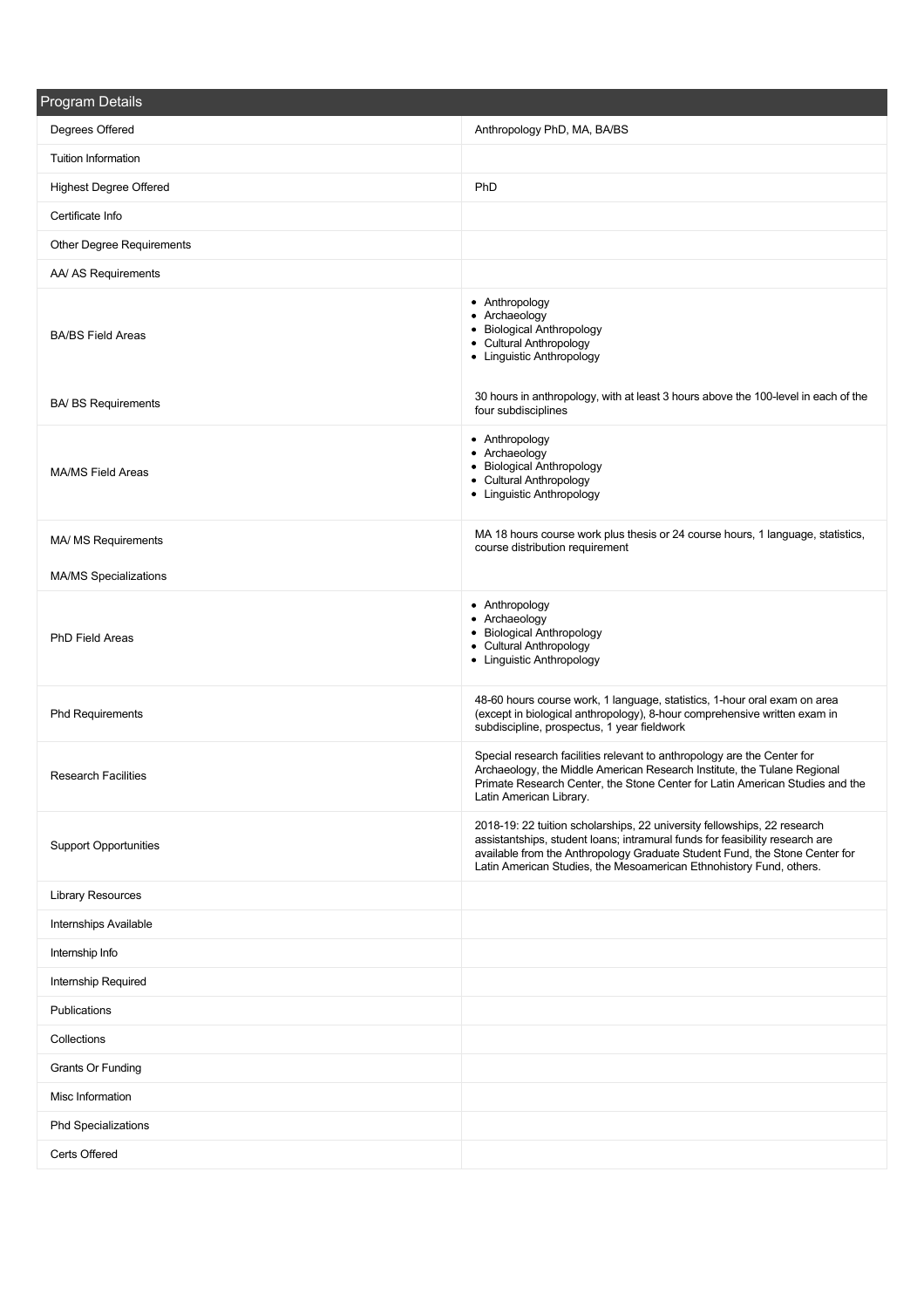| Statistical Information |                                                         |                         |  |  |
|-------------------------|---------------------------------------------------------|-------------------------|--|--|
|                         | Number of Male Grad Students                            | 24                      |  |  |
|                         | AA/AS DEGREES GRANTED TO FEMALES                        | 0                       |  |  |
|                         | Number of Male Undergrad Students                       | 26                      |  |  |
|                         | Percentage OF FULL-TIME GRAD STUDENTS receiving funding | 14                      |  |  |
|                         | PHD Degrees Granted To Males                            | $\overline{2}$          |  |  |
|                         | BA/BS DEGREES GRANTED TO FEMALES                        | 21                      |  |  |
| 2018-19                 | MA/MS Degrees Granted To Males                          | 0                       |  |  |
|                         | Number of Female Undergrad Students                     | 86                      |  |  |
|                         | Number of Female Grad Students                          | 34                      |  |  |
|                         | PHD Degrees Granted To Females                          | $\overline{2}$          |  |  |
|                         | AA/AS Degrees Granted To Males                          | 0                       |  |  |
|                         | BA/BS Degrees Granted To Males                          | 5                       |  |  |
|                         | Number of New Grad Students                             | 5                       |  |  |
|                         | MA/MS Degrees Granted To Females                        | 0                       |  |  |
|                         | Number of Male Grad Students                            | 0                       |  |  |
|                         | AA/AS DEGREES GRANTED TO FEMALES                        | 0                       |  |  |
|                         | Number of Male Undergrad Students                       | 25                      |  |  |
|                         | Percentage OF FULL-TIME GRAD STUDENTS receiving funding | 30                      |  |  |
|                         | PHD Degrees Granted To Males                            | $\mathbf{1}$            |  |  |
|                         | BA/BS DEGREES GRANTED TO FEMALES                        | 25                      |  |  |
| 2017-18                 | MA/MS Degrees Granted To Males                          | $\mathbf{1}$            |  |  |
|                         | Number of Female Undergrad Students                     | 92                      |  |  |
|                         | Number of Female Grad Students                          | 0                       |  |  |
|                         | PHD Degrees Granted To Females                          | $\overline{\mathbf{c}}$ |  |  |
|                         | AA/AS Degrees Granted To Males                          | 0                       |  |  |
|                         | BA/BS Degrees Granted To Males                          | 0                       |  |  |
|                         | Number of New Grad Students                             | 5                       |  |  |
|                         | MA/MS Degrees Granted To Females                        | 6                       |  |  |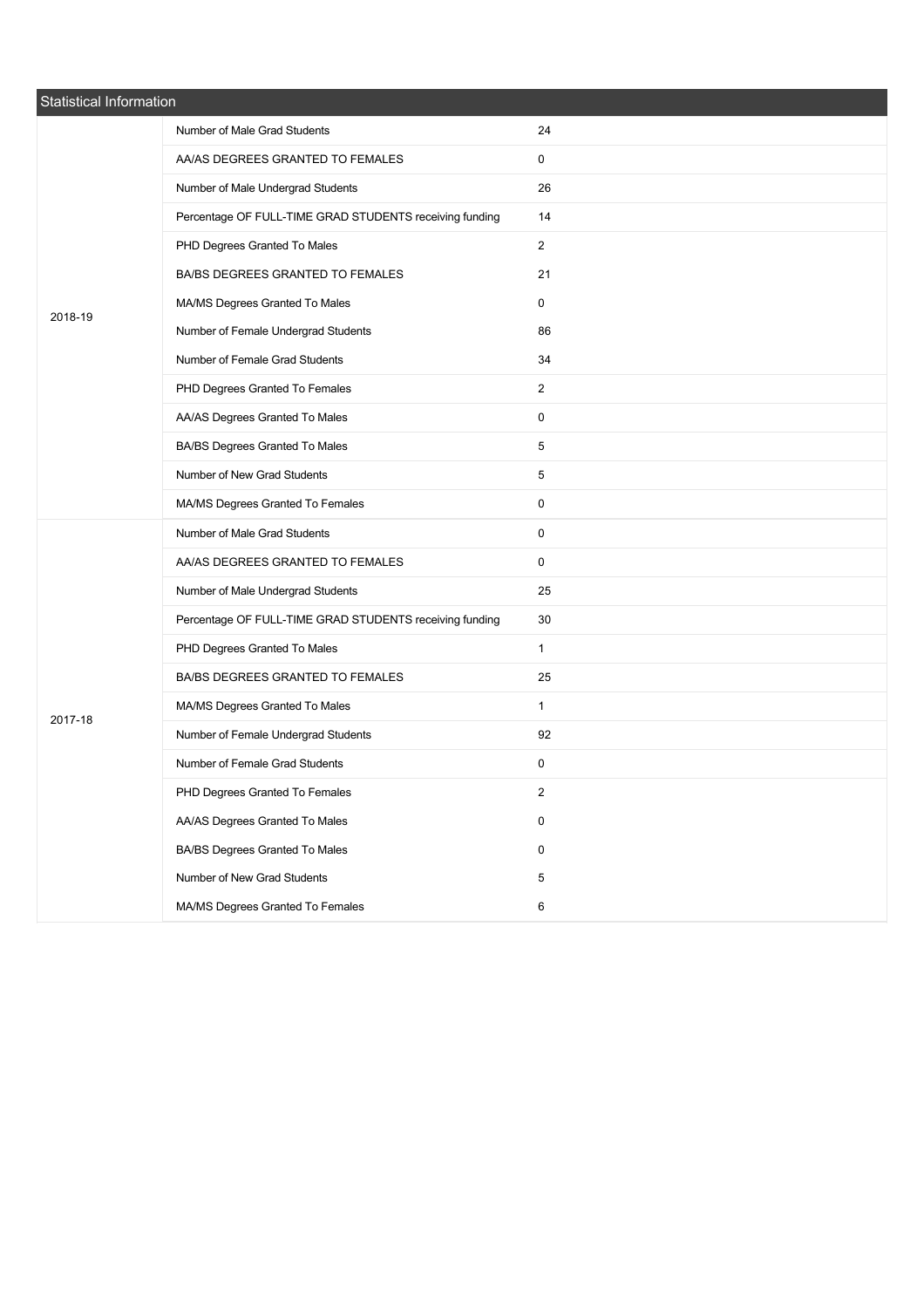|         | Number of Male Grad Students                            | 28             |
|---------|---------------------------------------------------------|----------------|
|         | AA/AS DEGREES GRANTED TO FEMALES                        | 0              |
|         | Number of Male Undergrad Students                       | 23             |
|         | Percentage OF FULL-TIME GRAD STUDENTS receiving funding | 0              |
|         | PHD Degrees Granted To Males                            | 3              |
|         | BA/BS DEGREES GRANTED TO FEMALES                        | 13             |
| 2015-16 | MA/MS Degrees Granted To Males                          | $\overline{2}$ |
|         | Number of Female Undergrad Students                     | 89             |
|         | Number of Female Grad Students                          | 38             |
|         | PHD Degrees Granted To Females                          | $\overline{2}$ |
|         | AA/AS Degrees Granted To Males                          | 0              |
|         | BA/BS Degrees Granted To Males                          | 4              |
|         | Number of New Grad Students                             | 0              |
|         | MA/MS Degrees Granted To Females                        | 4              |
|         | Number of Male Grad Students                            | 25             |
|         | AA/AS DEGREES GRANTED TO FEMALES                        | 0              |
|         | Number of Male Undergrad Students                       | 26             |
|         | Percentage OF FULL-TIME GRAD STUDENTS receiving funding | $\mathsf{O}$   |
|         | PHD Degrees Granted To Males                            | $\mathbf{1}$   |
|         | BA/BS DEGREES GRANTED TO FEMALES                        | 32             |
| 2014-15 | MA/MS Degrees Granted To Males                          | 0              |
|         | Number of Female Undergrad Students                     | 93             |
|         | Number of Female Grad Students                          | 37             |
|         | PHD Degrees Granted To Females                          | $\overline{2}$ |
|         | AA/AS Degrees Granted To Males                          | 0              |
|         | BA/BS Degrees Granted To Males                          | $\overline{7}$ |
|         | Number of New Grad Students                             | 9              |
|         | MA/MS Degrees Granted To Females                        | $\mathbf{1}$   |
|         | Number of Male Grad Students                            | 26             |
|         | AA/AS DEGREES GRANTED TO FEMALES                        | 0              |
|         | Number of Male Undergrad Students                       | 32             |
|         | Percentage OF FULL-TIME GRAD STUDENTS receiving funding | $\mathsf{O}$   |
|         | PHD Degrees Granted To Males                            | $\overline{2}$ |
|         | BA/BS DEGREES GRANTED TO FEMALES                        | 30             |
| 2013-14 | MA/MS Degrees Granted To Males                          | $\mathbf{2}$   |
|         | Number of Female Undergrad Students                     | 100            |
|         | Number of Female Grad Students                          | 38             |
|         | PHD Degrees Granted To Females                          | $\overline{2}$ |
|         | AA/AS Degrees Granted To Males                          | 0              |
|         | BA/BS Degrees Granted To Males                          | 10             |
|         | Number of New Grad Students                             | 12             |
|         | MA/MS Degrees Granted To Females                        | $\overline{4}$ |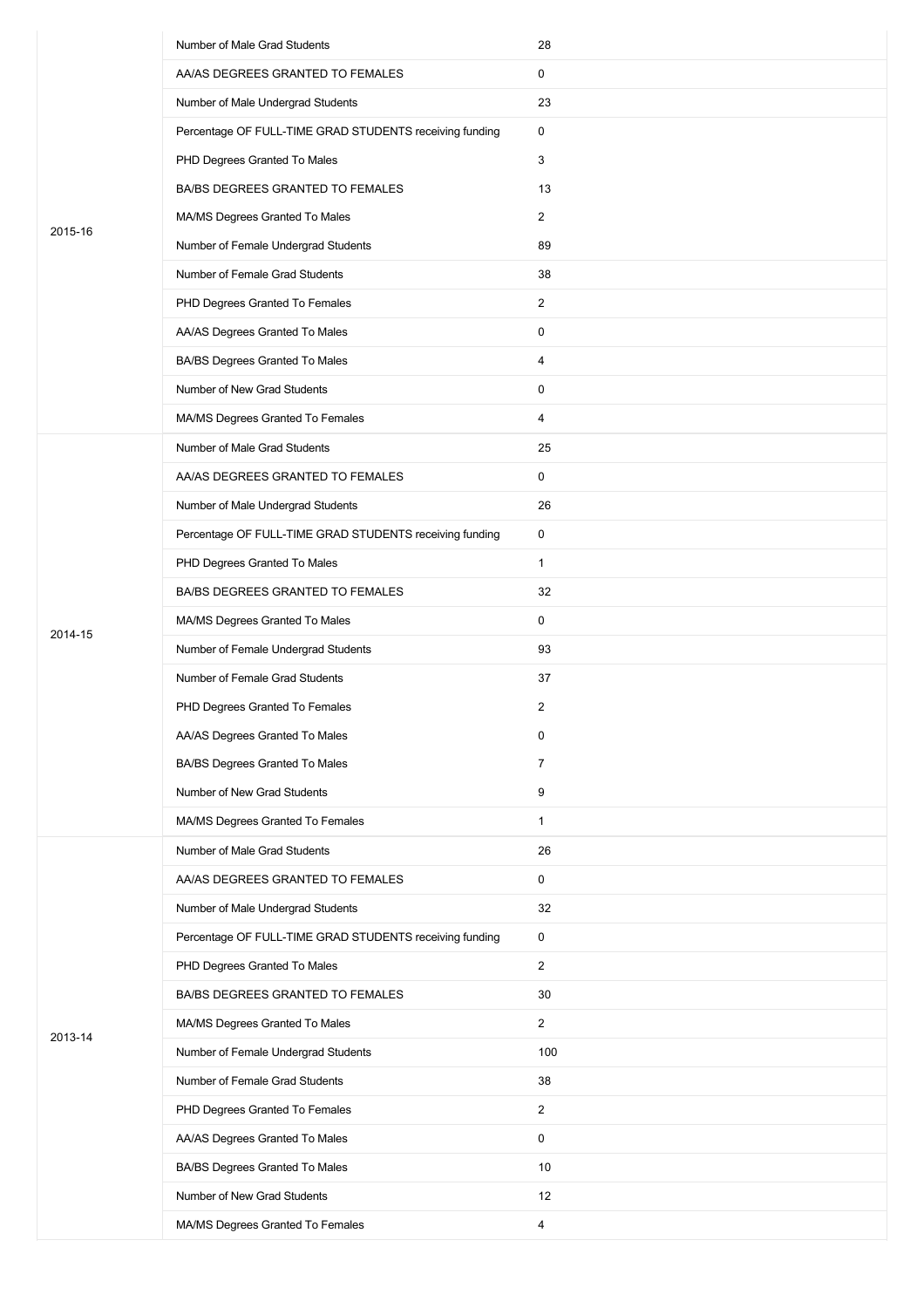|         | Number of Male Grad Students                            | 26           |
|---------|---------------------------------------------------------|--------------|
|         | AA/AS DEGREES GRANTED TO FEMALES                        | 0            |
|         | Number of Male Undergrad Students                       | 40           |
|         | Percentage OF FULL-TIME GRAD STUDENTS receiving funding | 0            |
|         | PHD Degrees Granted To Males                            | 8            |
|         | BA/BS DEGREES GRANTED TO FEMALES                        | 40           |
|         | MA/MS Degrees Granted To Males                          | 4            |
| 2012-13 | Number of Female Undergrad Students                     | 130          |
|         | Number of Female Grad Students                          | 33           |
|         | PHD Degrees Granted To Females                          | 4            |
|         | AA/AS Degrees Granted To Males                          | $\mathbf 0$  |
|         | BA/BS Degrees Granted To Males                          | 14           |
|         | Number of New Grad Students                             | 9            |
|         | MA/MS Degrees Granted To Females                        | 4            |
|         | Number of Male Grad Students                            | 32           |
|         | AA/AS DEGREES GRANTED TO FEMALES                        | 0            |
|         | Number of Male Undergrad Students                       | 53           |
|         | Percentage OF FULL-TIME GRAD STUDENTS receiving funding | 0            |
|         | PHD Degrees Granted To Males                            | 4            |
|         | BA/BS DEGREES GRANTED TO FEMALES                        | 21           |
| 2011-12 | MA/MS Degrees Granted To Males                          | 0            |
|         | Number of Female Undergrad Students                     | 130          |
|         | Number of Female Grad Students                          | 33           |
|         | PHD Degrees Granted To Females                          | 4            |
|         | AA/AS Degrees Granted To Males                          | 0            |
|         | BA/BS Degrees Granted To Males                          | 14           |
|         | Number of New Grad Students                             | 11           |
|         | MA/MS Degrees Granted To Females                        | 6            |
|         | Number of Male Grad Students                            | 29           |
|         | AA/AS DEGREES GRANTED TO FEMALES                        | 0            |
|         | Number of Male Undergrad Students                       | 50           |
|         | PHD Degrees Granted To Males                            | $\mathbf{1}$ |
|         | BA/BS DEGREES GRANTED TO FEMALES                        | 28           |
|         | MA/MS Degrees Granted To Males                          | 0            |
| 2010-11 | Number of Female Undergrad Students                     | 126          |
|         | Number of Female Grad Students                          | 34           |
|         | PHD Degrees Granted To Females                          | 0            |
|         | AA/AS Degrees Granted To Males                          | 0            |
|         | BA/BS Degrees Granted To Males                          | 8            |
|         | Number of New Grad Students                             | 63           |
|         | MA/MS Degrees Granted To Females                        | $\mathsf{O}$ |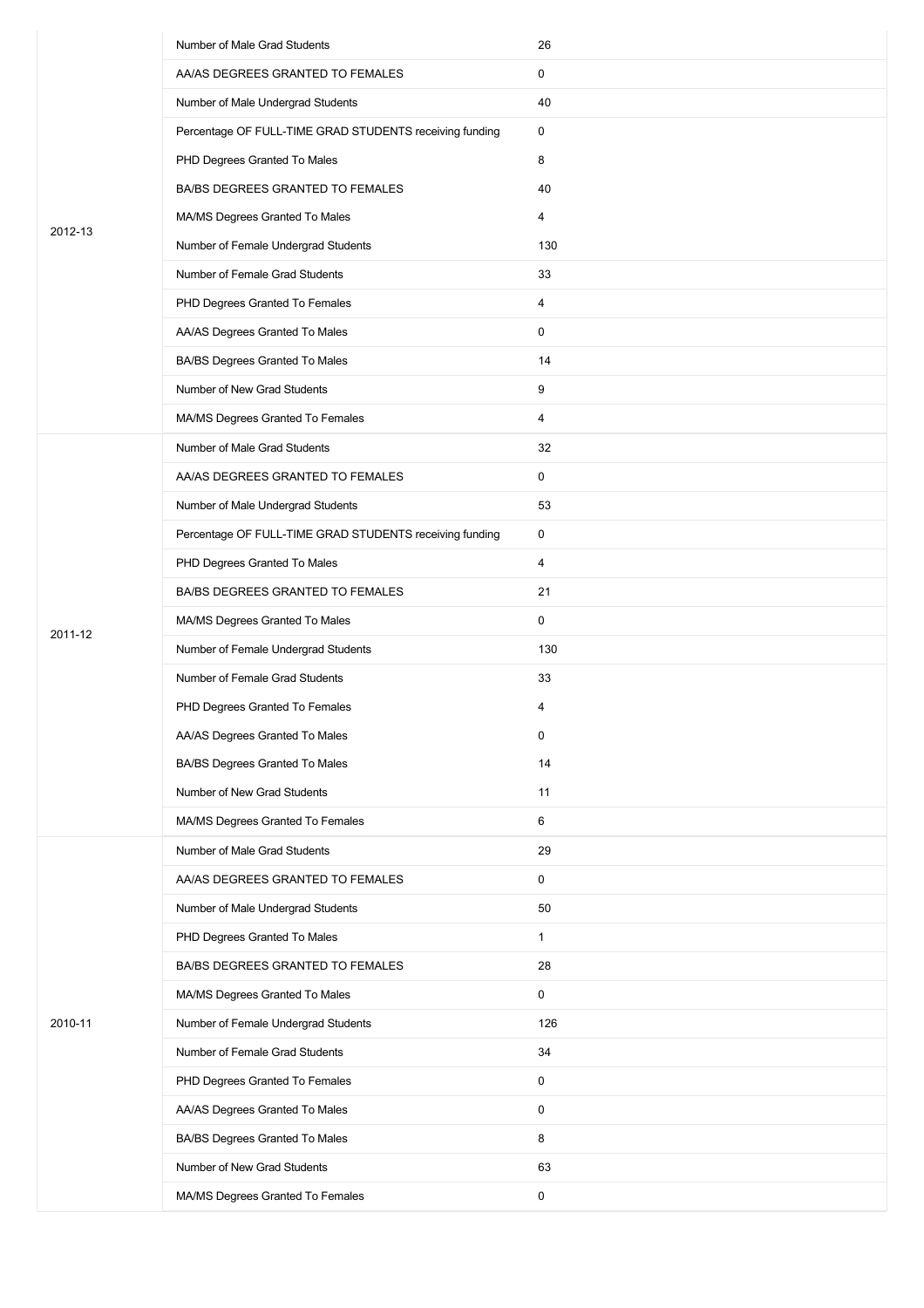| <b>Program Contacts</b>        |       |                     |                                                                                                                      |                                          |                                                          |
|--------------------------------|-------|---------------------|----------------------------------------------------------------------------------------------------------------------|------------------------------------------|----------------------------------------------------------|
| Name                           | Phone | Email               | <b>Interest/Specialty Areas</b>                                                                                      | Geographic Area(s) of Expertise          | <b>Geographic Areas</b><br>of Expertise<br>International |
| E Andrews                      |       | wandrews@tulane.edu | Archaeology                                                                                                          | Mesoamerica                              | Western<br>Hemisphere                                    |
| William<br>Balee               |       | wbalee@tulane.edu   | Cultural anthropology, historical ecology,<br>ethnobotany                                                            | South America, Amazonia                  | Western<br>Hemisphere                                    |
| Victoria<br><b>Bricker</b>     |       | vbricker@tulane.edu | Cultural anthropology, ethnohistory,<br>language and culture, Maya hieroglyphs                                       | Middle America                           | Western<br>Hemisphere                                    |
| Marcello<br>Canuto             |       | mcanuto@tulane.edu  | Archaeology, social organization, theory,<br>settlement patterns, epigraphy,<br>iconology                            | Mesoamerica                              | Western<br>Hemisphere                                    |
| Arachu<br>Castro               |       | acastro1@tulane.edu | Medical anthropology                                                                                                 | Latin America, Caribbean                 | Western<br>Hemisphere                                    |
| Claudia<br>Chavez<br>Arguelles |       |                     | Anthropology of Law and the state: race<br>and ethnicity; indigenous movements                                       | Latin America, Mexico                    | Mexico.Western<br>Hemisphere                             |
| Susan<br>Chevalier             |       | scheval@tulane.edu  |                                                                                                                      |                                          |                                                          |
| Nathalie<br>Dajko              |       | ndajko@tulane.edu   | Linguistics, sociolinguistics, language<br>death, pidgins and Creoles                                                | Louisiana French                         | Western<br>Hemisphere                                    |
| Dan<br>Healan                  |       | healan@tulane.edu   | Archaeology, quantitative analysis                                                                                   | Mesoamerica                              | Western<br>Hemisphere                                    |
| Robert Hill                    |       | rhill@tulane.edu    | Cultural anthropology, ethnohistory                                                                                  | Mesoamerica, North America,<br>Guatemala | Guatemala, Western<br>Hemisphere                         |
| Trenton<br>Holliday            |       | thollid@tulane.edu  | Biological anthropology, human<br>paleontology, paleoanthropology, human<br>anatomy and physiology                   | Europe, Near East                        | Europe /<br>Eurasia, Middle<br>East and North<br>Africa  |
| Katharine<br>Jack              |       | kjack@tulane.edu    | Biological anthropology, primatology                                                                                 | Central and South America                | Western<br>Hemisphere                                    |
| Nicole<br>Katin                |       | nkatin@tulane.edu   | Sociocultural anthropology,<br>environmental anthropology,<br>ethnoecology                                           | Brazil                                   | Brazil, Western<br>Hemisphere                            |
| Carl<br>Kendall                |       | ckendall@tulane.edu | Public health, demography,<br>epidemiology, autochthonous cultures                                                   | Central America, Africa                  | Sub-Saharan Africa                                       |
| Richard<br>Marksbury           |       | rmarksby@tulane.edu | Cultural anthropology, social change,<br>economic development, land tenure                                           | Oceania                                  | East Asia and the<br>Pacific                             |
| Adeline<br>Masquelier          |       | amasquel@tulane.edu | Cultural anthropology, religion, medicine,<br>gender, Islam, youth cultures                                          | Africa, Niger                            | Niger, Sub-Saharan<br>Africa                             |
| Judith<br>Maxwell              |       | maxwell@tulane.edu  | Linguistics, Uto-Aztecan languages,<br>Mayan languages                                                               | Mesoamerica, Guatemala                   | Guatemala, Western<br>Hemisphere                         |
| Grant<br>McCall                |       | gmccall@tulane.edu  | Archaeology, Early and Middle Stone<br>Age                                                                           | Old World                                |                                                          |
| Sabia<br>McCoy-<br>Torres      |       |                     | Sociocultural anthropology, race,<br>gender/sexuality, urban popular culture                                         | Caribbean, Latin America                 | Western<br>Hemisphere                                    |
| Andrew<br><b>McDowell</b>      |       |                     | Cultural anthropology, medical<br>anthropology, global health and<br>medicine, health and the state,<br>tuberculosis | South Asia                               | South and Central<br>Asia                                |
| Tatsuya<br>Murakami            |       |                     | Archaeology                                                                                                          | Mesoamerica                              | Western<br>Hemisphere                                    |
| Jason<br>Nesbitt               |       | jnesbitt@tulane.edu | Archaeology, Andean prehistory,<br>archaeological theory                                                             | Peru                                     | Peru, Western<br>Hemisphere                              |
| Olanike<br>Orie                |       | oorie@tulane.edu    | Theoretical linguistics, phonology,<br>morphology, African languages                                                 |                                          |                                                          |